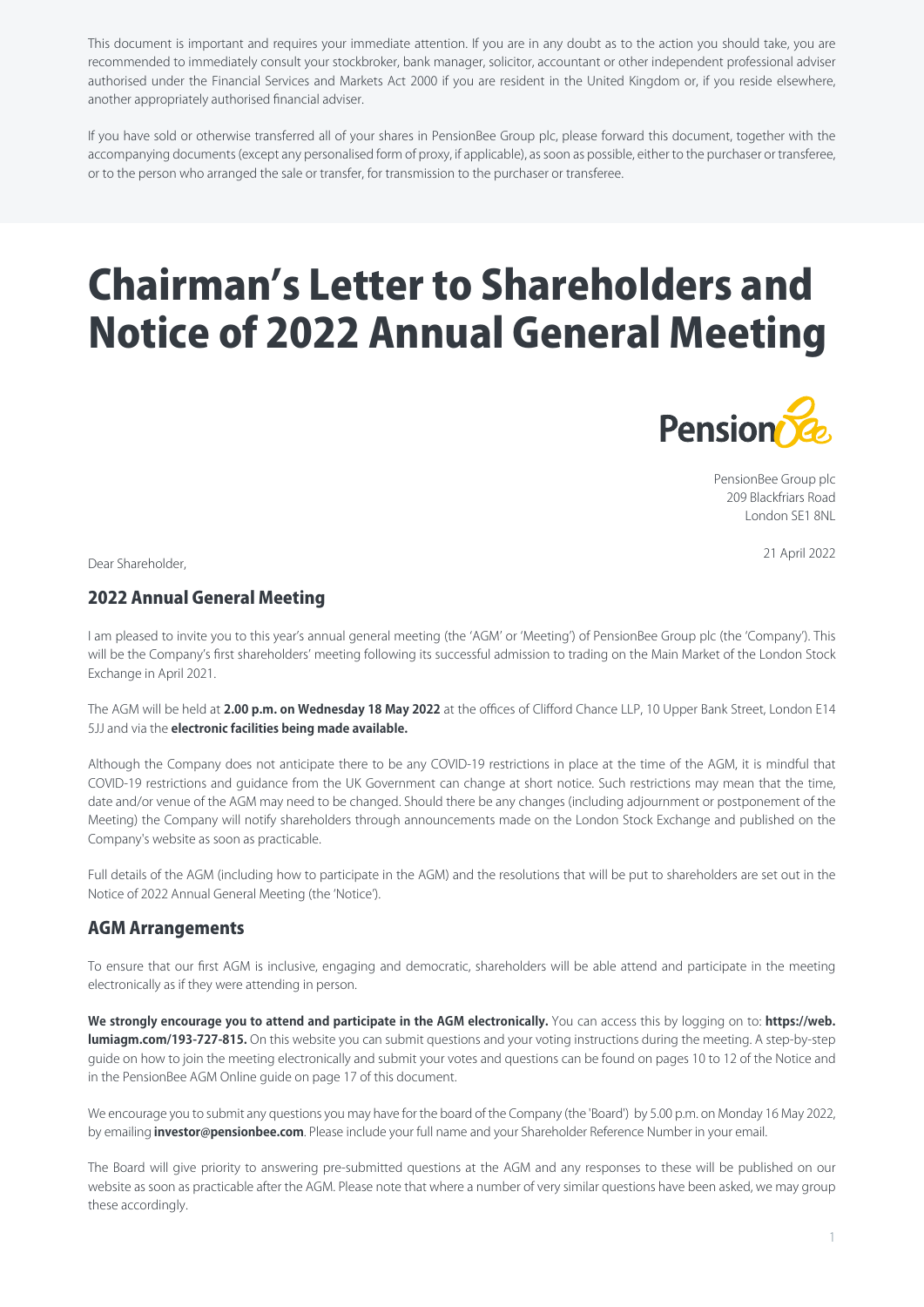You are entitled to attend the meeting in person at the offices of Clifford Chance LLP, 10 Upper Bank Street, London, E14 5JJ. The AGM will be broadcast from the venue. As most of our Board members will be joining electronically, there will be limited opportunity for shareholder interaction in person, as those at the venue will be taking part in the meeting broadcast under studio conditions.

If you would like to attend the meeting in person, we ask you to please register your intention as soon as possible by emailing us at **investor@pensionbee.com** (including your name and Shareholder Reference Number in the email) to help us plan appropriately.

# Voting before the Meeting

Your vote is important to us and we strongly encourage you to take an active part in voting either in advance or on the day.

If you are unable to attend the AGM either electronically or in person, you can exercise your right to vote in advance of the AGM by submitting your proxy appointment either electronically or by post. We strongly encourage you to appoint the Chair of the meeting as your proxy to ensure that your vote will be validly counted.

You can submit your proxy appointments and voting instructions in advance of the AGM as follows:

- Electronically using [www.sharevote.co.uk](http://www.sharevote.co.uk);
- By submitting a paper proxy form;
- CREST members may use the CREST electronic proxy appointment service; or
- Institutional investors may also be able to appoint a proxy electronically via the Proxymity platform please go to [www.proxymity.io](http://www.proxymity.io).

Paper proxy votes should be provided as soon as possible and must be received by the Company's Registrar no later than **2.00 p.m. on 16 May 2022** in order to be valid. Paper Proxy Forms are available from Equiniti on request.

Votes submitted via Sharevote, Shareview or via the CREST or Proxymity platforms should be registered by no later than **2.00 p.m. on 16 May 2022**. After then you will no longer be able to submit your proxy vote in this way. You will be able to vote in one of three ways for each of the resolutions: 'For', 'Against' or 'Withheld'. Please note that a 'Withheld' is not a vote in law and will not be counted in the calculation of votes 'For' and 'Against' each resolution.

# Voting at the Meeting

Shareholders attending the Meeting at the physical venue or electronically will be able to vote in real time during the Meeting.

If you are planning to attend the Meeting electronically and would like to cast your vote during the Meeting, please refer to pages 10 to 12 of the Notice and in the PensionBee AGM Online guide on page 17 of this document for full information on the process. If you are planning to attend the physical Meeting, you will be provided with a poll card at the venue.

# Voting Results

The results of the AGM will be announced through a Regulatory Information Service and will be published on our website **www.pensionbee.com** as soon as reasonably practicable following the conclusion of the AGM.

# Recommendation

17 resolutions are being proposed at the AGM. The resolutions and the explanatory notes for all of the resolutions can be found on pages 3 to 12 of the Notice.

The Board is of the opinion that all of the resolutions which are to be proposed at the AGM are in the best interests of the Company and its shareholders as a whole and therefore unanimously recommend that you vote in favour of all the proposed resolutions, as they intend to do in respect of their own beneficial holdings.

Yours faithfully,

**Mark Wood Chairman** 21 April 2022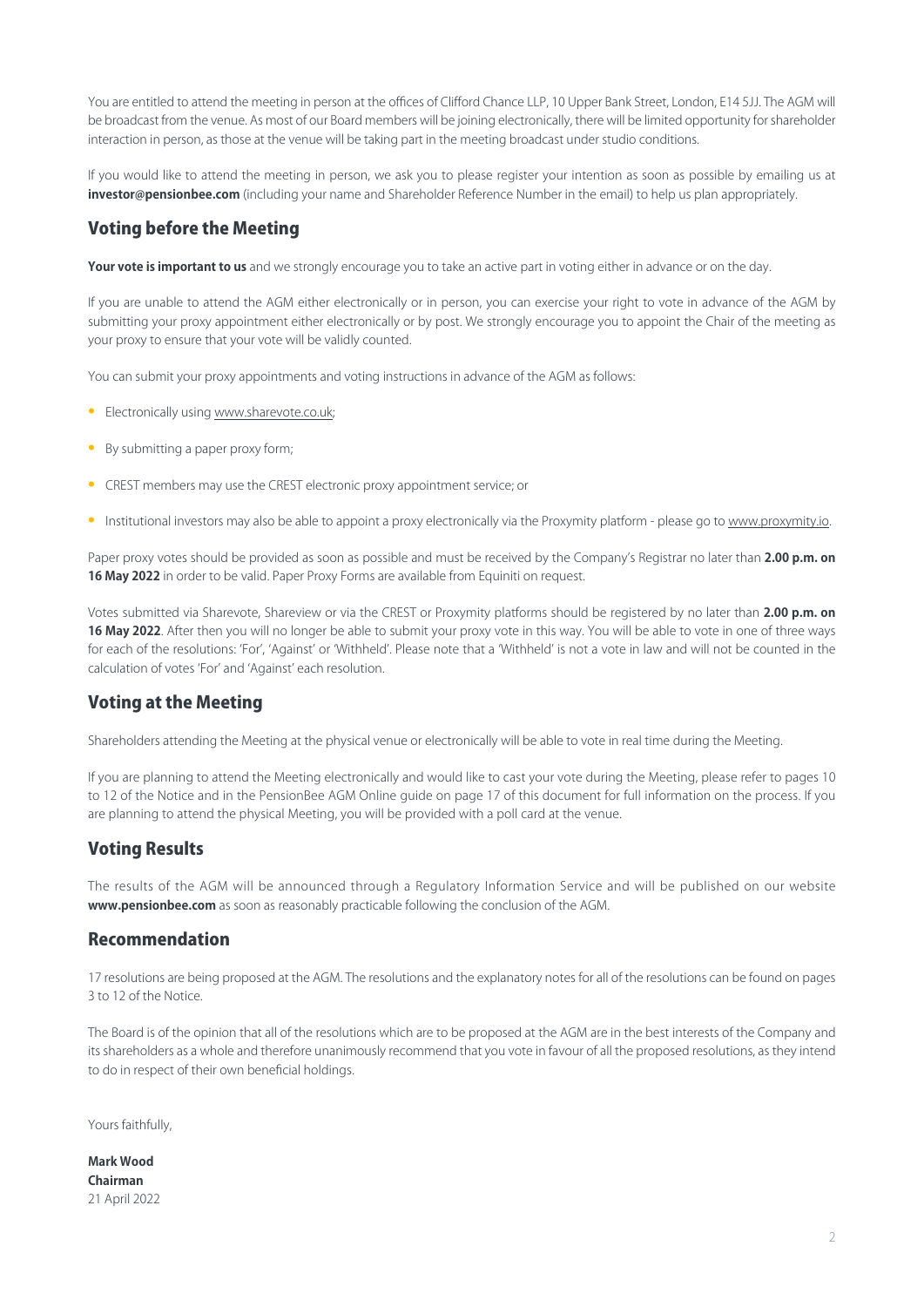# Notice of 2022 Annual General Meeting

**Notice is hereby given that the 2022 Annual General Meeting (the 'AGM') of PensionBee Group plc (the 'Company') will be held at and broadcast from Clifford Chance LLP, 10 Upper Bank Street, London E14 5JJ at 2.00 p.m. on Wednesday 18 May 2022 for the purposes set out below.**

Resolutions 1 to 13 will be proposed as ordinary resolutions, which must each receive more than 50% of the votes cast in order to be passed, and Resolutions 14 to 17 will be proposed as special resolutions, which must each receive at least 75% of the votes cast in order to be passed.

# **Ordinary Resolutions**

# Report and Accounts

**1** To receive the Company's financial statements and the reports of the directors and of the auditors for the financial year ended 31 December 2021 (the '2021 Annual Report and Financial Statements').

# **Remuneration Policy and Report**

- **2** To approve the Directors' Remuneration Report for the year ended 31 December 2021 as set out on pages 80 to 96 of the 2021 Annual Report and Financial Statements (other than the section containing the Directors' Remuneration Policy as set out on pages 83 to 91 of the 2021 Annual Report and Financial Statements).
- **3** To approve the Directors' Remuneration Policy, the full text of which is set out on pages 83 to 91 of the 2021 Annual Report and Financial Statements.

# **Appointment of Directors**

- **4** To appoint Romi Savova as an Executive Director.
- **5** To appoint Jonathan Lister Parsons as an Executive Director.
- **6** To appoint Mark Wood CBE as an Independent Non-Executive Director.
- **7** To appoint Mary Francis CBE as an Independent Non-Executive Director.
- **8** To appoint Michelle Cracknell CBE as an Independent Non-Executive Director.
- **9** To appoint Lara Oyesanya FRSA as an Independent Non-Executive Director.

# **Appointment and Remuneration of the Auditor**

- **10** To reappoint Deloitte LLP as the Company's auditor to hold office from the conclusion of the AGM until the conclusion of the next general meeting of the Company at which accounts are laid.
- **11** To authorise the Audit and Risk Committee of the Company to determine the auditor's remuneration on behalf of the Board.

# **Directors' Authority to Allot Shares**

- 12 To generally and unconditionally authorise the directors of the Company (the 'Directors'), pursuant to and in accordance with Section 551 of the Companies Act 2006 (the '2006 Act'), to exercise all the powers of the Company to allot shares in the Company or grant rights to subscribe for or to convert any security into shares in the Company:
	- a. up to an aggregate nominal amount of £73,808; and
	- b. comprising equity securities (as defined in Section 560(1) of the 2006 Act) up to a further aggregate nominal amount of £73,808 in connection with an offer by way of a rights issue;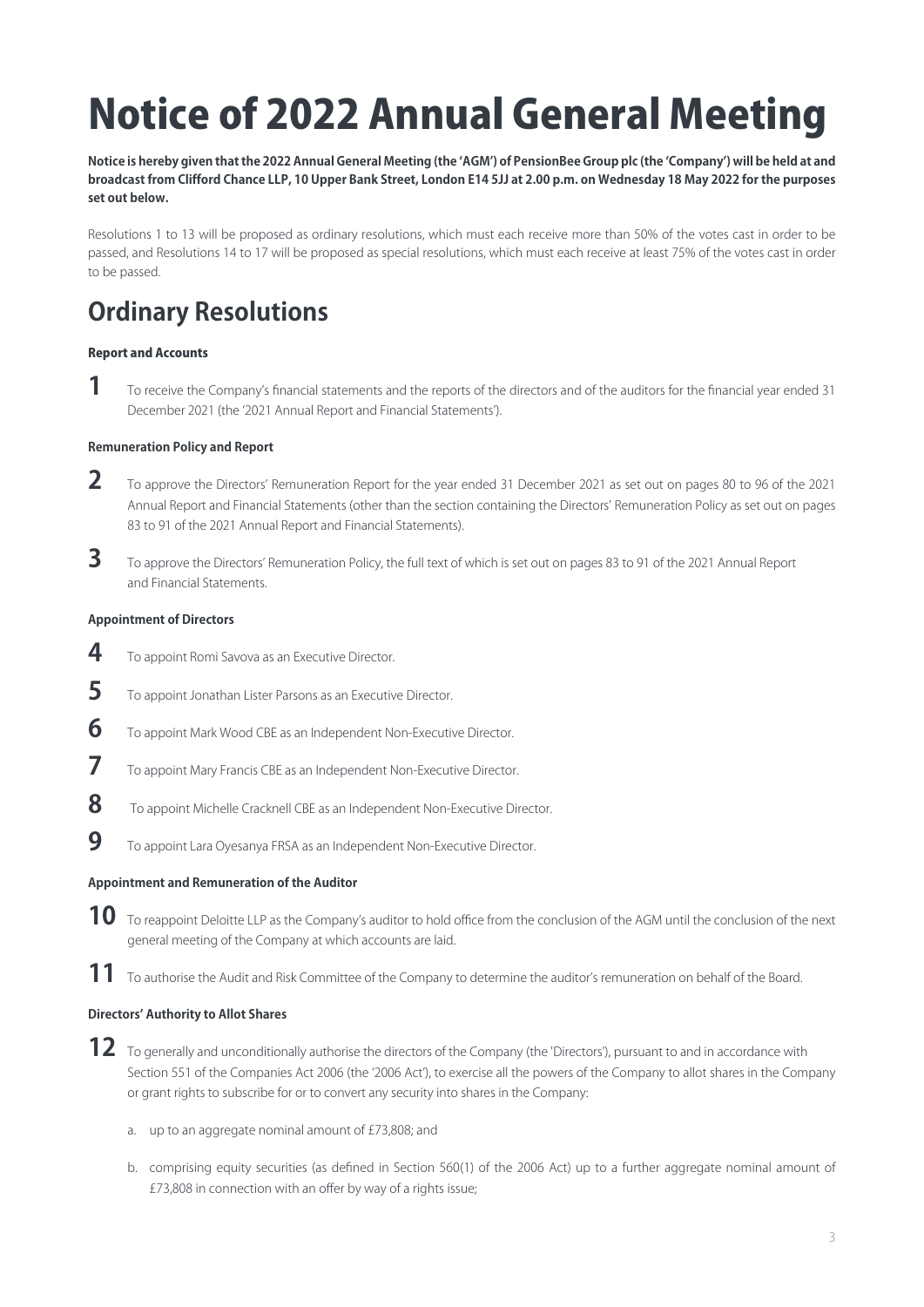such authorities to apply in substitution for all existing authorities and to expire at the conclusion of the next annual general meeting of the Company to be held in 2023 or on 18 August 2023, whichever is the earlier, unless previously renewed, varied or revoked by the Company in a general meeting but, in each case, so that the Company may make offers and enter into agreements before the authority expires which would, or might, require shares to be allotted or rights to subscribe for or to convert any security into shares to be granted after the authority expires and the Directors may allot shares or grant such rights under any such offer or agreement as if the authority had not expired. References in this Resolution 12 to the nominal amount of rights to subscribe for or to convert any security into shares (including where such rights are referred to as equity securities as defined in Section 560(1) of the 2006 Act) are to the nominal amount of shares that may be allotted pursuant to the rights.

For the purposes of this Resolution, 'rights issue' means an offer to:

- a. ordinary shareholders in proportion (as nearly as may be practicable) to their existing holdings; and
- b. holders of other equity securities, if this is required by the rights of those securities or, if the Directors consider it necessary, as permitted by the rights of those securities,

to subscribe for further securities by means of the issue of a renounceable letter (or other negotiable document) which may be traded for a period before payment for the securities is due, including an offer to which the Directors may impose any limits or restrictions or make any other arrangements which they consider necessary or appropriate to deal with treasury shares, fractional entitlements, record dates, legal, regulatory or practical problems in, or under the laws of, any territory or any other matter.

# **Political Donations**

- 13 To authorise the Company, and any company which, at the time during the period for which this resolution has effect, is a subsidiary of the Company, for the purposes of Section 366 of the 2006 Act to:
	- a. make political donations to political parties or independent election candidates, not exceeding £50,000 in total;
	- b. make political donations to political organisations other than political parties, not exceeding £50,000 in total; and
	- c. incur political expenditure not exceeding £50,000 in total;

provided that the aggregate amount of any such donations and expenditure shall not exceed £50,000, during the period beginning with the date of the passing of this resolution and ending at the conclusion of the next annual general meeting to be held in 2023 or on 18 August 2023, whichever is the earlier, unless previously renewed, varied or revoked by the Company in a general meeting, provided that the maximum amounts referred to in (a), (b) and (c) may comprise sums in different currencies which shall be converted at such rate as the Board may in its absolute discretion determine to be appropriate.

For the purpose of this resolution, the terms 'political donations', 'political parties', 'independent election candidates', 'political organisations' and 'political expenditure' have the meanings set out in Sections 363 to 365 of the 2006 Act.

# **Special Resolutions**

# **Disapplication of Pre-Emption Rights**

- **14** That, if Resolution 12 is passed, the Directors be generally empowered pursuant to Section 570 of the 2006 Act to allot equity securities (as defined in Section 560(1) of the 2006 Act) for cash under the authority given by that resolution and/or pursuant to Section 573 of the 2006 Act to sell ordinary shares held by the Company as treasury shares for cash, in each case as if section 561 of the 2006 Act did not apply to any such allotment or sale, such authority to be limited:
	- a. to the allotment of equity securities and/or sale of treasury shares for cash in connection with an offer of equity securities (but in the case of an allotment pursuant to the authority granted by paragraph (b) of Resolution 12, by way of a rights issue only):
		- i. to ordinary shareholders in proportion (as nearly as may be practicable) to their existing holdings; and
		- ii. to holders of other equity securities, as required by the rights of those securities or, subject to such rights, as the Directors otherwise consider necessary,

and so that the Directors may impose any limits or restrictions or make any other arrangements which they consider necessary or appropriate to deal with treasury shares, fractional entitlements, record dates, legal, regulatory or practical problems in, or under the laws of, any territory or any other matter; and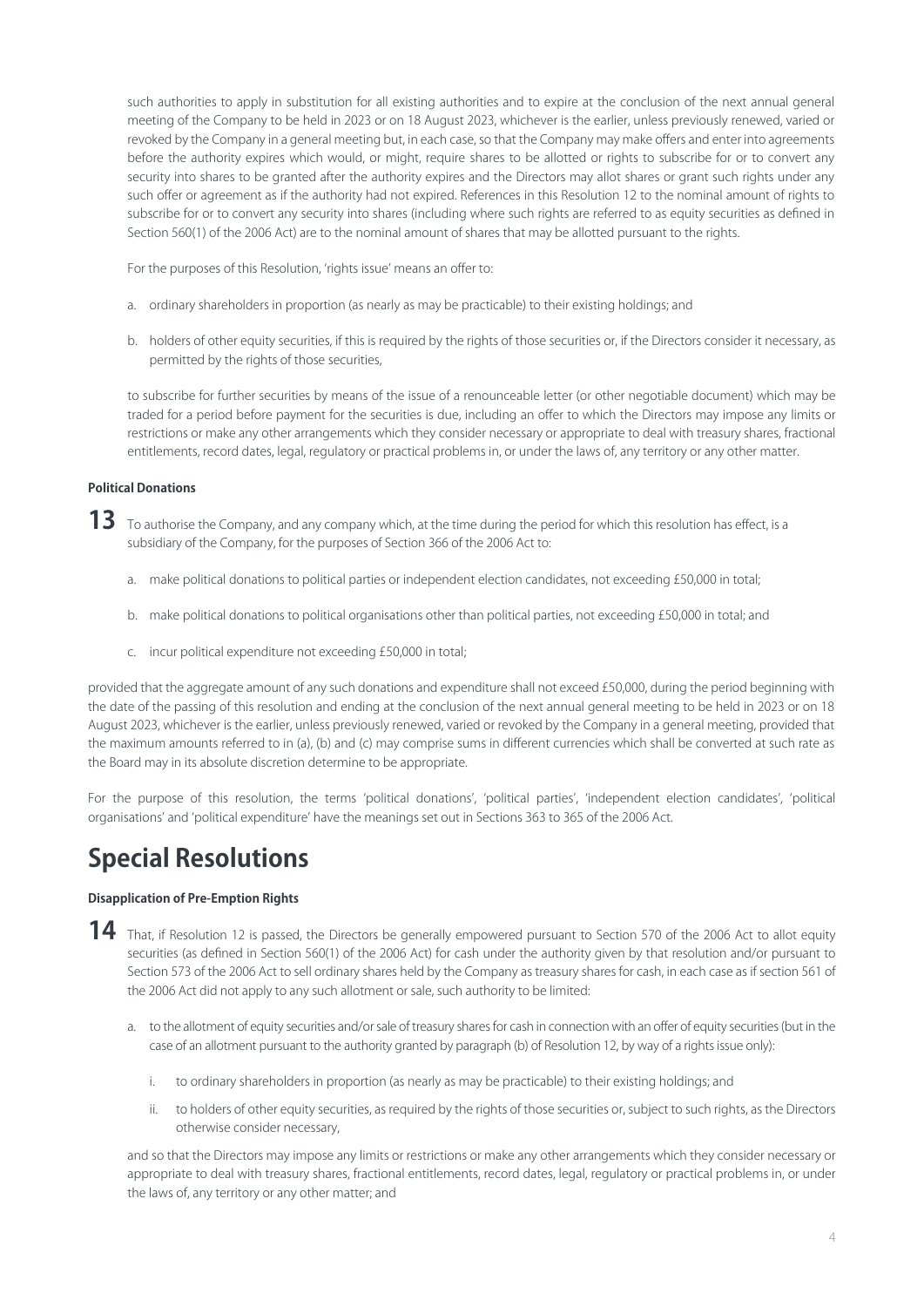b. to the allotment of equity securities pursuant to the authority granted by paragraph (a) of Resolution 12 and/or sale of treasury shares for cash (in each case otherwise than in the circumstances set out in paragraph (a) of this Resolution 14 up to a nominal amount of 5 per cent. of the issued ordinary share capital of the Company as at the latest practicable date before publication of the notice of meeting (calculated, in the case of equity securities which are rights to subscribe for, or to convert securities into, ordinary shares by reference to the aggregate nominal amount of relevant shares which may be allotted pursuant to such rights),

such authorities to apply in substitution for all existing powers and to expire at the conclusion of the next annual general meeting of the Company or, if earlier, at the close of business on 18 August 2023 unless previously renewed, varied or revoked by the Company in a general meeting but in each case, prior to its expiry the Company may make offers, and enter into agreements, which would, or might, require equity securities to be allotted (and treasury shares to be sold) after the authority expires and the Directors may allot equity securities (and sell treasury shares) under any such offer or agreement as if the authority had not expired.

For the purpose of this Resolution 14, 'rights issue' has the same meaning as in Resolution 12 above.

- 15 That, in addition to any authority granted under Resolution 14, and subject to the passing of Resolution 12, the Directors be generally empowered pursuant to Section 570 of the 2006 Act to allot equity securities (as defined in Section 560(1) of the 2006 Act) for cash pursuant to the authority granted by Resolution 12 and/or pursuant to Section 573 of the 2006 Act to sell ordinary shares held by the Company as treasury shares for cash, in each case free of the restriction in Section 561 of the 2006 Act, such authority to be:
	- a. limited to the allotment of equity securities and/or sale of treasury shares for cash up to a nominal amount of 5 per cent. of the issued ordinary share capital of the Company as at the latest practicable date before publication of the notice of meeting (calculated, in the case of equity securities which are rights to subscribe for, or to convert securities into, ordinary shares by reference to the aggregate nominal amount of relevant shares which may be allotted pursuant to such rights); and
	- b. used only for the purposes of financing (or refinancing, if the authority is to be used within six months after the original transaction) a transaction which the Board determines to be an acquisition or other capital investment of a kind contemplated by the Statement of Principles on Disapplying Pre-Emption Rights most recently published by the Pre-Emption Group prior to the date of this notice,

such authority to expire at the conclusion of the next annual general meeting of the Company or, if earlier, at the close of business on 18 August 2023 unless previously renewed, varied or revoked by the Company in a general meeting but, in each case, prior to its expiry the Company may make offers, and enter into agreements, which would, or might, require equity securities to be allotted (and/or treasury shares to be sold) after the authority expires and the Directors may allot equity securities (and/or sell treasury shares) under any such offer or agreement as if the authority had not expired.

# **Notice of General Meetings**

 ${\bf 16}$  To authorise the Directors to call a general meeting other than an annual general meeting on no less than 14 clear days' notice.

# **Adoption of New Articles of Association**

17 That, with effect from the conclusion of the AGM, the amended Articles of Association of the Company, produced to the Meeting and initialled by the Chair of the Meeting for the purposes of identification, be adopted as the Articles of Association of the Company in substitution for, and to the exclusion of, the existing Articles of Association.

# Recommendation

Your Directors are of the opinion that all of the resolutions which are to be proposed at the AGM are in the best interests of the Company and its shareholders as a whole and therefore unanimously recommend that you vote in favour of all the proposed resolutions, as they intend to do in respect of their own beneficial holdings.

# **By order of the Board**

**For and on behalf of Prism Cosec Limited Company Secretary**

21 April 2022

Registered Office: PensionBee Group plc, 209 Blackfriars Road, London SE1 8NL

Registered in England and Wales No. 13172844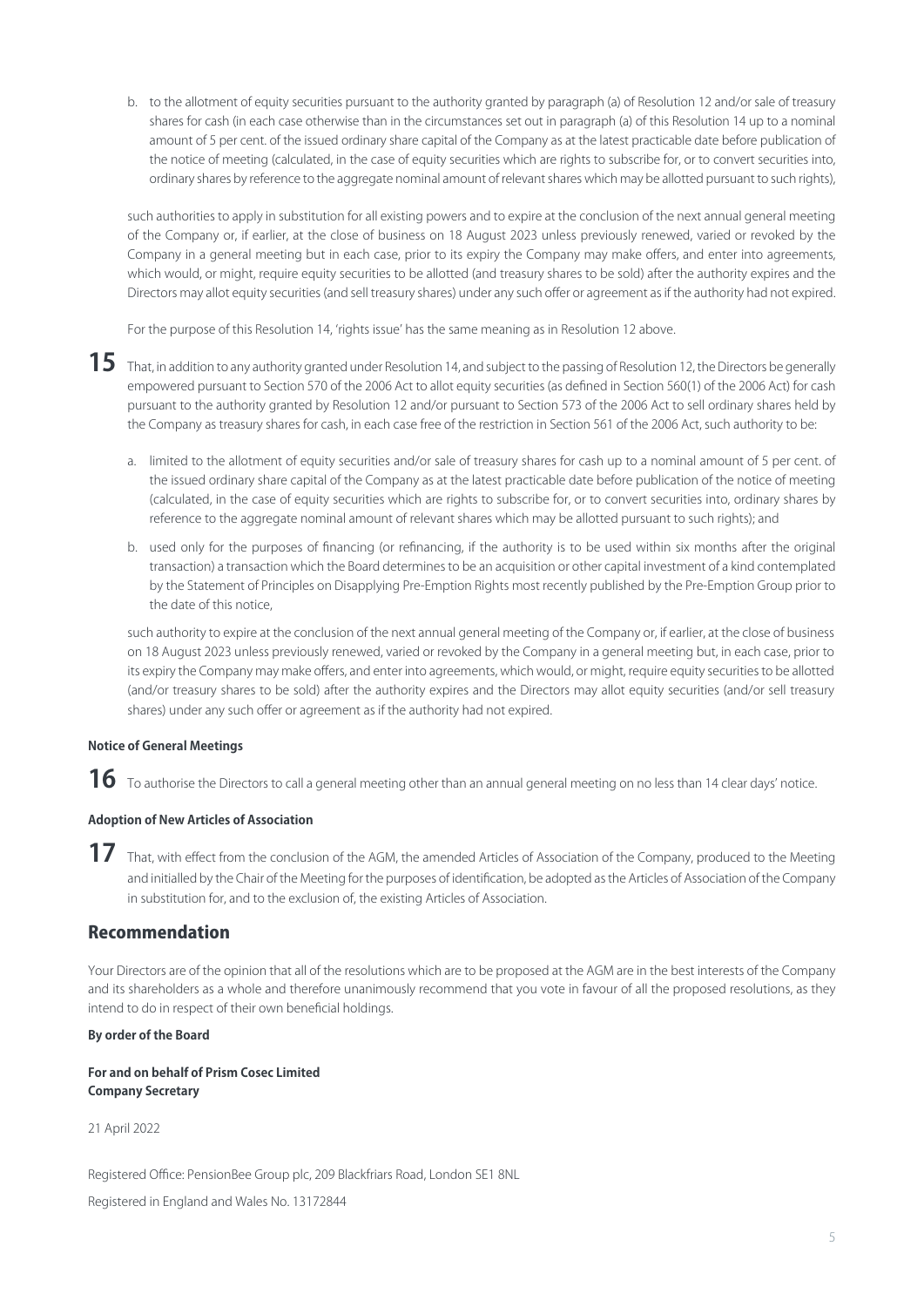# **Explanation of Resolutions**

An explanation of each of the resolutions is set out below.

Resolutions 1 to 13 (inclusive) are ordinary resolutions; Resolutions 14 to 17 are special resolutions. To be passed, ordinary resolutions require more than 50% of votes cast to be in favour of the resolution whilst special resolutions require at least 75% of the votes cast to be in favour of the resolution.

# Ordinary Resolutions

# Resolution 1: Report and Accounts

The first item of business is the receipt by the shareholders of the Directors' Report and the accounts of the Company for the year ended 31 December 2021. The Directors' Report, the accounts, the strategic report, and the Report of the Company's auditors on the accounts and on those parts of the Directors' Remuneration Report that are capable of being audited, are contained within the 2021 Annual Report and Financial Statements.

### Resolution 2: Remuneration Report

Resolution 2 seeks shareholder approval of the Directors' Remuneration Report for the year ended 31 December 2021, which is set out on pages 80 to 96 of the 2021 Annual Report and Financial Statements (excluding pages 83 to 91, which comprise the Directors' Remuneration Policy subject to a separate vote). The vote on this resolution is advisory in nature and Directors' remuneration is not conditional on the passing of this resolution.

## **Resolution 3: Directors' Remuneration Policy**

The Directors' Remuneration Policy is contained in the Directors' Remuneration Report and can be found at pages 83 to 91 of the 2021 Annual Report and Financial Statements. The Directors are required to seek shareholder approval for a Remuneration Policy at least every three years, except in the event that a change to the Policy is proposed or the advisory vote on the Directors' Remuneration Report is not passed in any year subsequent to the approval of the Policy. Shareholders are invited to approve the new Directors' Remuneration Policy by voting on Resolution 3. The Policy sets out the Company's forward-looking policy on Directors' remuneration and is subject to a binding shareholder vote. If Resolution 3 is passed, the Policy will take effect from the date of this AGM (the 'Effective Date') and, from the Effective Date, the Company may not make a remuneration payment or payment for loss of office to a person who is, or is to be, or has been a director of the Company unless that payment is consistent with the approved Policy, or such payment has otherwise been approved by a shareholders' resolution.

# **Resolutions 4 - 9: Appointment of Directors**

In accordance with the Company's Articles of Association, all Directors of the Company, having not previously been appointed by shareholders, are required to submit themselves for appointment by Shareholders.

Biographical details of each of the Directors who are seeking appointment appear on pages 13 to 16 of the PensionBee Board of Directors section of this document.

The Board believes that each director brings considerable and wide-ranging skills and experience to the Board as a whole and continues to make an effective and valuable contribution to the deliberations of the Board.

The Board carries out a review of the independence of its Directors on an annual basis. In considering the independence of the non-executive Directors proposed for appointment, the Board has taken into consideration the guidance provided by the UK Corporate Governance Code. Accordingly, the Board considers all of the non-executive Directors proposed for appointment to be independent in accordance with the UK Corporate Governance Code and Resolutions 6 to 9 relate to the appointment of such Directors respectively.

Under the Listing Rules, because Romi Savova is a controlling shareholder of the Company (that is, she exercises or controls more than 30% of the voting rights of the Company), the election of any independent director by shareholders must be approved by a majority vote of both:

- (1) the shareholders of the Company; and
- (2) the independent shareholders of the Company (that is, the shareholders of the Company entitled to vote on the election of Directors who are not controlling shareholders of the Company).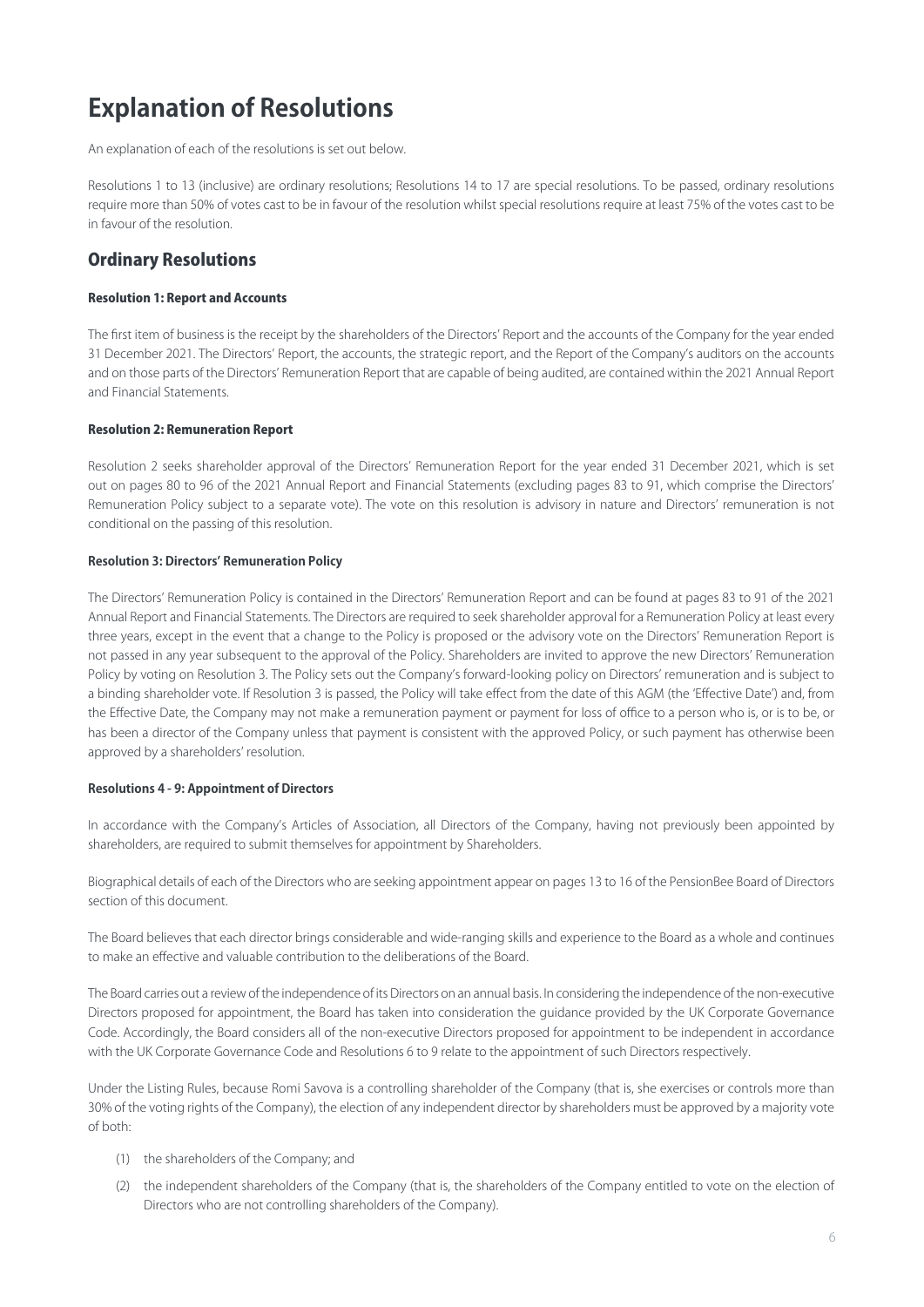Under the Listing Rules, anyone who holds shares in the Company and is deemed to be acting in concert with Romi Savova is also treated as a controlling shareholder for the purposes of these voting requirements. Therefore, the votes of these persons will also be excluded when calculating the votes of the independent shareholders.

Resolutions 6 to 9 are therefore being proposed as ordinary resolutions which all shareholders may vote on, but in addition, the Company will separately count the number of votes cast by independent shareholders in favour of the resolutions (as a proportion of the total votes of independent shareholders cast on the resolutions) to determine whether the second threshold referred to in (2) has been met. The Company will announce the results of the resolutions on this basis as well as announcing the results of the ordinary resolutions of all shareholders.

Under the Listing Rules, if a resolution to appoint an independent director is not approved by a majority vote of both the shareholders as a whole and the independent shareholders of the Company at the AGM, a further resolution may be put forward to be approved by the shareholders as a whole at a meeting which must be held more than 90 days after the date of the first vote but within 120 days of the first vote. Accordingly, if any of Resolutions 6 to 9 are not approved by a majority vote of the Company's independent shareholders at the AGM, the relevant director(s) will be treated as having been appointed only for the period from the date of the AGM until the earlier of: (i) the close of any general meeting of the Company, convened for a date more than 90 days after the AGM but within 120 days of the AGM, to propose a further resolution to re-elect the director; (ii) the date which is 120 days after the AGM; and (iii) the date of any announcement by the Board that it does not intend to hold a second vote.

In the event that the director's appointment is approved by a majority vote of all shareholders at a second meeting, the director will then be appointed until the next annual general meeting.

The Company is also required to provide details of: (i) any previous or existing relationship, transaction or arrangement between an independent director and the Company, its Directors, any controlling shareholder or any associate of a controlling shareholder; (ii) why the Company considers the proposed independent director will be an effective director; (iii) how the Company has determined that the proposed director is an independent director; and (iv) the process by which the Company has selected each independent director. These details are provided for the independent Directors as part of their respective biographies as set out on pages 13 to 16 of the PensionBee Board of Directors section of this document. The Company has received confirmation from each of the independent Directors that, except as already disclosed, there is no existing or previous relationship, transaction or arrangement that the independent Directors have or have had with the Company, its Directors, any controlling shareholder or any associate of a controlling shareholder.

#### **Resolution 10: Appointment of the Auditor**

The auditors of a company must be appointed or re-appointed at each general meeting at which the accounts are laid. Resolution 10 proposes, on the recommendation of the Audit and Risk Committee, the appointment of Deloitte LLP as the Company's auditors, effective as at the conclusion of the AGM until the conclusion of the next general meeting of the Company at which accounts are laid.

#### **Resolution 11: Remuneration of the Auditor**

Resolution 11 seeks shareholder consent for the Audit and Risk Committee of the Company to set the remuneration of the Auditors.

### **Resolution 12: Directors' Authority to Allot Shares**

The purpose of Resolution 12 is to renew the Directors' power to allot shares. The authority in paragraph (a) will allow the Directors to allot new shares and grant rights to subscribe for, or convert other securities into, shares up to approximately one third (33.3%) of the total issued ordinary share capital of the Company (excluding any shares held in treasury) which as at 20 April 2022 (being the latest practicable date prior to the publication of this Notice) is equivalent to a nominal value of £73,808.

The authority in paragraph (b) will allow the Directors to allot new shares and grant rights to subscribe for, or convert other securities into, shares only in connection with a rights issue up to a further nominal value of £73,808, which is equivalent to approximately one third (33.3%) of the total issued ordinary share capital of the Company (excluding any shares held in treasury) as at 20 April 2022 (being the latest practicable date prior to the publication of this Notice). The Company currently holds no shares in treasury.

There are no present plans to undertake a rights issue or to allot new shares other than in connection with employee share incentive plans. The Directors consider it desirable to have the maximum flexibility permitted by corporate governance guidelines to respond to market developments and to enable allotments to take place to finance business opportunities as they arise.

If the Resolution is passed, the authority will expire on the earlier of the conclusion of the next annual general meeting in 2023 or 18 August 2023.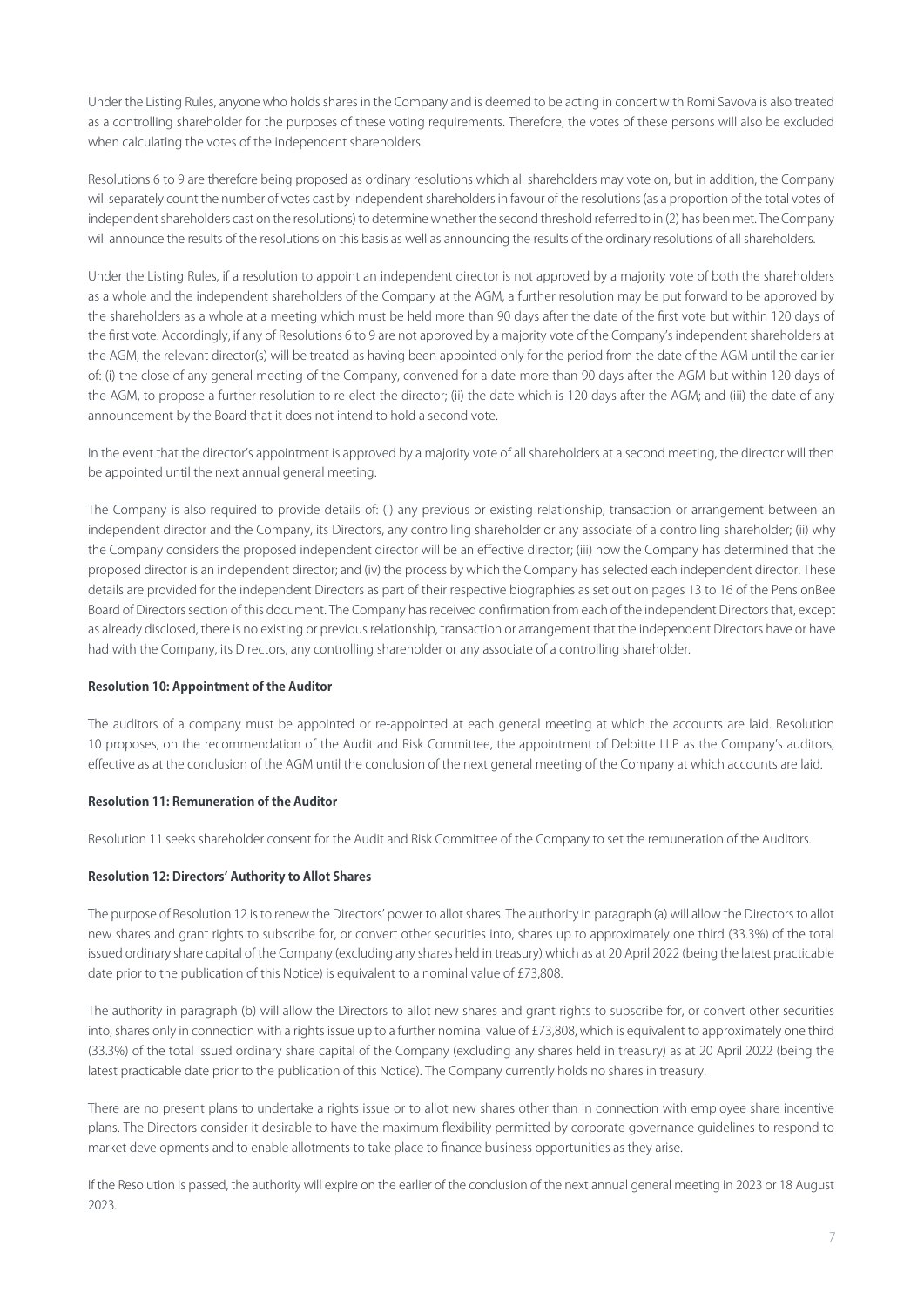# **Resolution 13: Political Donations**

Resolution 13 concerns Part 14 of the 2006 Act which provides that political donations made by a company to political parties, other political organisations and independent election candidates or political expenditure incurred by a company must be authorised in advance by shareholders.

It is the Company's policy not to make donations to, or incur expenditure on behalf of, political parties, other political organisations or independent election candidates and the Board has no intention of changing this policy. However, as a result of the wide definitions in the 2006 Act, normal expenditure (such as expenditure on organisations concerned with matters of public policy, law reform and representation of the business community) and business activities (such as communicating with the Government and political parties at local, national and European level) might be construed as political expenditure or as a donation to a political party or other political organisation and fall within the restrictions of the 2006 Act.

This resolution does not purport to authorise any particular donation or expenditure but is expressed in general terms as required by the 2006 Act and is intended to authorise normal donations and expenditure. If approved, Resolution 13 will allow the Company and its subsidiaries to make donations to political parties, other political organisations and independent election candidates and to incur political expenditure (as defined in the 2006 Act) up to an aggregate limit of £50,000 during the period beginning with the date of the passing of this resolution and ending at the conclusion of the annual general meeting to be held in 2023 or on 18 August 2023 (whichever is the earlier) whilst avoiding, because of the uncertainty over the definitions used in the 2006 Act, inadvertent or technical infringement of the 2006 Act. Any political donation made or political expenditure incurred which is in excess of £200 will be disclosed in the Company's annual report for next year, as required by the 2006 Act. The authority will not be used to make political donations within the normal meaning of that expression.

# Special Resolutions

## **Resolution 14-15: Disapplication of Pre-emption Rights**

If the Directors wish to allot new shares and other equity securities, or sell treasury shares, for cash (other than in connection with an employee share scheme), company law requires that these shares are offered first to shareholders in proportion to their existing holdings.

Resolution 14 deals with the authority of the Directors to allot new shares or other equity securities pursuant to the authority given by Resolution 12, or sell treasury shares, for cash without the shares or other equity securities first being offered to shareholders in proportion to their existing holdings. Such authority shall only be used in connection with a pre-emptive offer, or otherwise, up to an aggregate nominal amount of £11,082, being approximately 5% of the total issued ordinary share capital of the Company as at 20 April 2022 (being the latest practicable date prior to the publication of this Notice). As at 20 April 2022 the Company holds no treasury shares.

The Pre-Emption Group Statement of Principles supports the annual disapplication of pre-emption rights in respect of allotments of shares and other equity securities (and sales of treasury shares for cash) representing no more than an additional 5% of issued ordinary share capital (excluding any shares held in treasury), to be used only in connection with an acquisition or specified capital investment. The Pre-Emption Group's Statement of Principles defines 'specified capital investment' as meaning one or more specific capital investment related uses for the proceeds of an issuance of equity securities, in respect of which sufficient information regarding the effect of the transaction on the company, the assets of the subject of the transaction and (where appropriate) the profits attributable to them is made available to shareholders to enable them to reach an assessment of the potential return.

Accordingly, and in line with the template resolutions published by the Pre-Emption Group, Resolution 15 seeks to authorise the Directors to allot new shares and other equity securities pursuant to the authority given by Resolution 12, or sell treasury shares, for cash up to a further nominal amount of £11,082, being approximately 5% of the total issued ordinary share capital of the Company as at 20 April 2022 (being the latest practicable date prior to the publication of this Notice), only in connection with an acquisition or specified capital investment which is announced contemporaneously with the allotment, or which has taken place in the preceding six-month period and is disclosed in the announcement of the issue.

If the authority given in Resolution 14 is used, the Company will publish details of the placing in its next annual report.

If these resolutions are passed, the authorities will expire at the conclusion of the next annual general meeting of the Company or on 18 August 2023, whichever is earlier.

The Board considers the authorities in Resolutions 14 and 15 to be appropriate in order to allow the Company flexibility to finance business opportunities or to conduct a rights issue or other pre-emptive offer without the need to comply with the strict requirements of the statutory pre-emption provisions.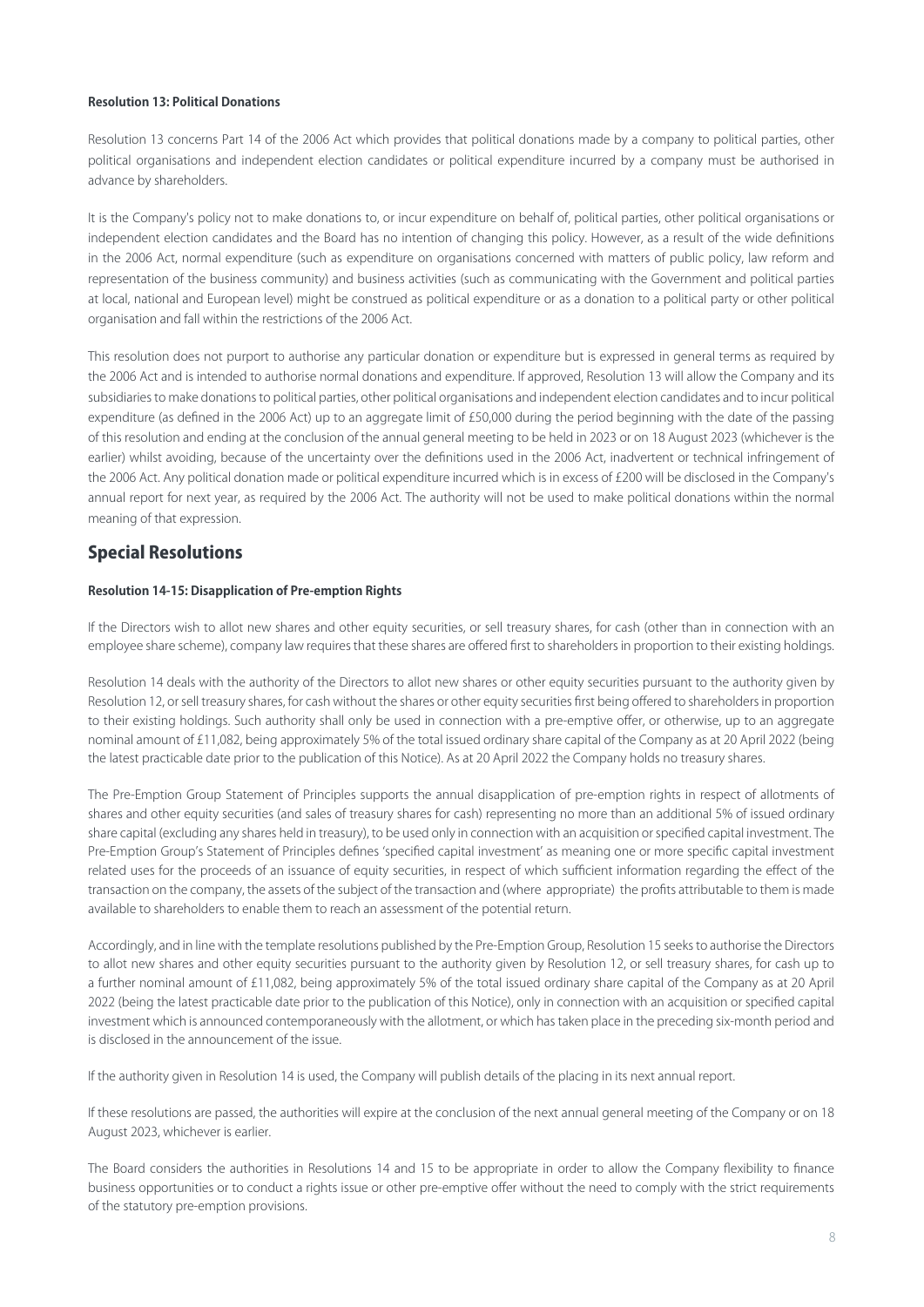The Board intends to adhere to the provisions in the Pre-Emption Group's Statement of Principles not to allot shares for cash on a nonpre-emptive basis (other than pursuant to a rights issue or pre-emptive offer) in excess of an amount equal to 7.5% of the total issued ordinary share capital of the Company within a rolling three-year period other than (i) after prior consultation with shareholders or (ii) in connection with an acquisition or specified capital investment which is announced contemporaneously with the allotment or which has taken place in the preceding six-month period and is disclosed in the announcement of the allotment. Adherence to the Pre-Emption Group's Statement of Principles would not preclude issuances under the authority sought under Resolution 15.

## **Resolution 16: Notice of General Meetings**

Under the 2006 Act, as amended, the notice period required for all general meetings of the Company is 21 clear days, unless shareholders have approved the calling of general meetings (other than annual general meetings) at shorter notice. Such shorter notice period cannot be less than 14 clear days. The shorter notice period for which shareholder approval is sought under Resolution 16 would not be used as a matter of routine for such meetings, but only where the flexibility is merited by the business of the meeting and is thought to be to the advantage of shareholders as a whole. In the event that a general meeting is called on less than 21 clear days' notice, the Company will meet the requirements for electronic voting under The Companies (Shareholders' Rights) Regulations 2009. Shareholder approval will be effective until the Company's next annual general meeting, when it is intended that a similar resolution will be proposed or, if earlier, at the close of business on 18 August 2023. Annual general meetings will continue to be held on at least 21 clear days' notice.

# **Resolution 17: Adoption of New Articles of Association**

Resolution 17 proposes the adoption of new articles of association of the Company (the "New Articles") in place of the Company's existing articles of association which were adopted in April 2021 (the "Existing Articles") with effect from the conclusion of the meeting. The changes being introduced in the New Articles are of a minor, technical or clarifying nature and are visible on the marked up copy available for inspection on the Company's website at www.pensionbee.com.

A copy of the New Articles are available for inspection at the Company's registered office and on the National Storage

Mechanism of the Financial Conduct Authority website ([https://www.fca.org.uk/markets/primary-markets/regulatory-disclosures/national](https://www.fca.org.uk/markets/primary-markets/regulatory-disclosures/national-storagemechanism)[storagemechanism\)](https://www.fca.org.uk/markets/primary-markets/regulatory-disclosures/national-storagemechanism) from the date of this Notice until the close of the AGM. They will be available for inspection on request during usual business hours on any weekday (Saturdays, Sundays and public holidays excluded) at the registered office of the Company at 209 Blackfriars Road, London SE1 8NL from the date of this Notice until the conclusion of the AGM, and at the offices of Clifford Chance LLP, 10 Upper Bank Street, London, E14 5JJ from 15 minutes before the AGM until its conclusion.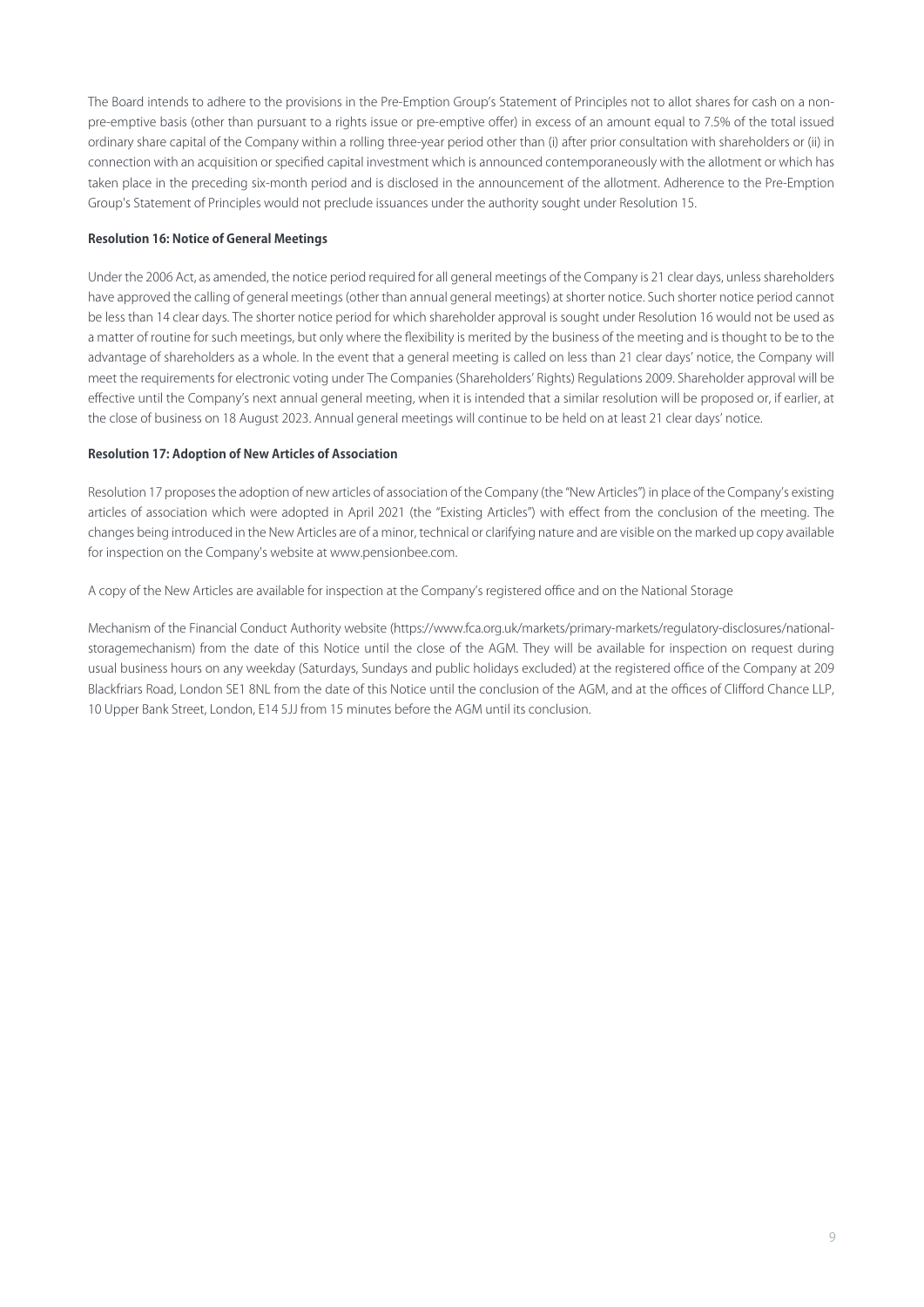# **Further Notes to the Notice of Annual General Meeting**

- 1. A shareholder is entitled to appoint another person as his or her proxy to exercise all or any of his or her rights to attend, speak and vote at the AGM. A proxy need not be a shareholder of the Company. We strongly encourage you to appoint the Chair of the meeting as your proxy as if there are any restrictions on public gatherings and/or non-essential travel at the time of the meeting, shareholders, proxies and others will not be able to attend the meeting in person.
- 2. A shareholder may appoint more than one proxy in relation to the AGM, provided that each proxy is appointed to exercise the rights attached to a different share or shares held by that shareholder. Failure to specify the number of shares each proxy appointment relates to or specifying a number which when taken together with the numbers of shares set out in the other proxy appointment is in excess of the number of shares held by the shareholder may result in the proxy appointment being invalid. A proxy may only be appointed in accordance with the procedures set out in notes 3 and 4 below.
- 3. Shareholders may appoint a proxy, and vote, either:
	- a. by returning a hard copy form of proxy to the Company's registrars, Equiniti, Aspect House, Spencer Road, Lancing, BN99 6DA.
	- b. electronically by visiting www.sharevote.co.uk. For security purposes, you will need to provide your voting ID, task ID and Shareholder Reference Number (SRN) (which are shown under your name on the Form of Proxy). Full instructions are given on the website. The proxy appointment and instructions should reach the Company's Registrars no later than 2.00 p.m. on Monday 16 May 2022. Alternatively, if you have already registered via the Registrar's online portfolio service, Shareview, you can submit your proxy electronically by logging onto your portfolio at www.shareview.co.uk using your user ID and password. Once logged in simply click "View" on the "My Investments" page, click the link to vote and follow the instructions on the screen. Please note that any electronic communication sent to the Company's registrar in respect of the appointment of a proxy that is found to contain a computer virus will not be accepted.
	- c. In the case of CREST members, by utilising the CREST electronic proxy appointment service in accordance with the procedures set out in notes 18 to 21 below.
	- d. If you are an institutional investor you may be able to appoint a proxy electronically via the Proxymity platform, a process which has been agreed by the Company and approved by the Registrar. For further information regarding Proxymity, please go to www.proxymity.io.
- 4. In order for a proxy appointment to be valid, the appointment must be received by Equiniti no later than 2.00 p.m. on 16 May 2022 (or, if the meeting is adjourned, no later than 48 hours before the time of any adjourned or postponed meeting).
- 5. If shareholders return more than one proxy appointment, either by electronic communication or hard copy proxy form, the appointment received last by the Registrar before the latest time for receipt of proxies will take precedence. You are advised to read the terms and conditions of use carefully. Electronic communication facilities are open to all shareholders and those who use them will not be disadvantaged.
- 6. In the case of joint holders of a share the vote of the senior holder who tenders a vote, whether in person or by proxy, shall be accepted to the exclusion of the votes of the other joint holders and for this purpose seniority shall be determined by the order in which the names appear in the register of members in respect of the share.
- 7. The right to appoint a proxy does not apply to persons whose shares are held on their behalf by another person and who have been nominated to receive communications from the Company in accordance with Section 146 of the 2006 Act ('nominated persons'). Nominated persons may have a right under an agreement with the member who holds the shares on their behalf to be appointed (or to have someone else appointed) as a proxy. Alternatively, if nominated persons do not have such a right, or do not wish to exercise it, they may have a right under such an agreement to give instructions to the person holding the shares as to the exercise of voting rights.
- 8. Holders of ordinary shares are entitled to attend and vote at general meetings of the Company. The total number of issued ordinary shares (excluding any shares held in treasury) in the Company on 20 April 2022 (being the latest practicable date prior to the publication of this Notice) is 221,646,089 carrying one vote each on a poll. Therefore, the total number of voting rights exercisable as at 20 April 2022 (being the latest practicable date prior to the publication of this Notice) are 221,646,089.
- 9. Entitlement to attend and vote at the AGM, and the number of votes which may be cast at the meeting, will be determined by reference to the Company's register of members as at 6.30 p.m. on 16 May 2022 or, if the meeting is adjourned, 6.30 p.m. on the day which is two days' prior to the adjourned meeting (as the case may be). In each case, changes to the register of members after such time will be disregarded.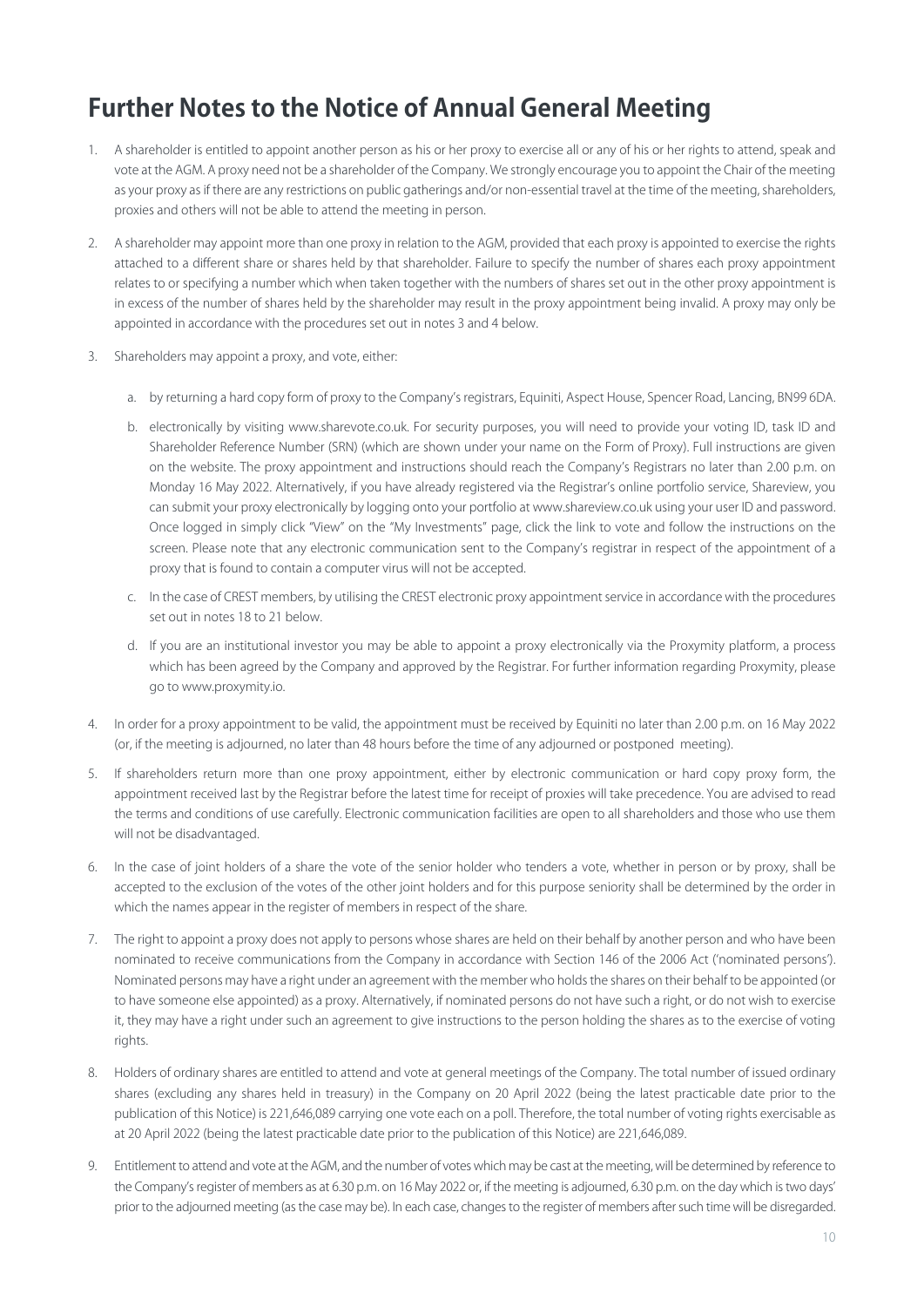- 10. Any corporation which is a member can appoint one or more corporate representatives who may exercise on its behalf all of its powers as a member provided that they do not do so in relation to the same shares.
- 11. Shareholders should note that, under Section 527 of the 2006 Act members meeting the threshold requirements set out in that section have the right to require the Company to publish on a website a statement setting out any matter relating to: (i) the audit of the Company's accounts (including the auditor's report and the conduct of the audit) that are to be laid before the AGM; or (ii) any circumstance connected with an auditor of the Company appointed for the financial year ended 31 December 2021 ceasing to hold office since the previous meeting at which annual accounts and reports were laid. The Company may not require the shareholders requesting any such website publication to pay its expenses in complying with Sections 527 or 528 (requirements as to website availability) of the 2006 Act. Where the Company is required to place a statement on a website under Section 527 of the 2006 Act, it must forward the statement to the Company's auditor not later than the time when it makes the statement available on the website. The business which may be dealt with at the annual general meeting for the relevant financial year includes any statement that the Company has been required under Section 527 of the 2006 Act to publish on a website.
- 12. Any shareholder attending the AGM has the right to ask questions relating to the business being dealt with at the meeting which, in accordance with section 319A of the 2006 Act and subject to some exceptions, the Company must cause to be answered. Shareholders who wish to ask questions relating to the business of the meeting can also do so by sending them in advance of the meeting to investor@pensionbee.com. Members may submit a question at any time before 5.00 p.m. on 16 May 2022.
- 13. A copy of this Notice and other information required by Section 311A of the 2006 Act can be found at www.pensionbee.com.
- 14. Each of the Resolutions to be put to the AGM will be voted on by poll. A poll reflects the number of voting rights exercisable by each member and so the Board considers it a more democratic method of voting. The results of the poll will be published on the Company's website and notified to the UK Listing Authority once the votes have been counted and verified.
- 15. Members may not use any electronic address provided in either this notice of meeting or any related documents (including any form of proxy) to communicate with the Company for any purposes other than those expressly stated.
- 16. Copies of Directors' service contracts or letters of appointment and a copy of the New Articles (together with a copy marked up to show changes from the Existing Articles) will be available on request during usual business hours on any weekday (Saturdays, Sundays and public holidays excluded) at the registered office of the Company at 209 Blackfriars Road, London SE1 8NL from the date of this Notice until the conclusion of the AGM, and at the offices of Clifford Chance LLP, 10 Upper Bank Street, London, E14 5JJ from 15 minutes before the AGM until its conclusion. A copy of the New Articles will also be available for inspection on the National Storage Mechanism of the Financial Conduct Authority website [\(https://www.fca.org.uk/markets/primary-markets/](https://www.fca.org.uk/markets/primary-markets/regulatory-disclosures/national-storagemechanism) [regulatory-disclosures/national-storagemechanism\)](https://www.fca.org.uk/markets/primary-markets/regulatory-disclosures/national-storagemechanism) from the date of this Notice until the conclusion of the AGM.
- 17. Except as provided above, shareholders who have general queries about the AGM should either call the Registrar's helpline on 0371 384 2030 in the UK or +44 121 415 7047 if calling from abroad. Lines are open from 8.30 a.m. to 5.30 p.m., Monday to Friday, excluding public holidays in England and Wales. or write to the Registrar, Equiniti, Aspect House, Spencer Road, Lancing, BN99 6DA. No other methods of communication will be accepted.

For CREST members only:

- 18. CREST members who wish to appoint a proxy or proxies for the AGM (or any adjournment of it) through the CREST electronic proxy appointment service may do so by using the procedures described in the CREST Manual. CREST personal members or other CREST sponsored members, and those CREST members who have appointed a voting service provider(s), should refer to their CREST sponsor or voting service provider(s) who will be able to take the appropriate action on their behalf.
- 19. In order for a proxy appointment or instruction made using the CREST service to be valid, the appropriate CREST message ('CREST Proxy Instruction') must be properly authenticated in accordance with Euroclear UK & Ireland Limited's specifications and must contain the information required for such instructions, as described in the CREST Manual. The message, regardless of whether it constitutes the appointment of a proxy or is an amendment to the instruction given to a previously appointed proxy, must, in order to be valid, be transmitted so as to be received by the issuer's agent (ID: RA19) by no later than 2.00 pm on 16 May 2022 (or, if the meeting is adjourned or postponed, no later than 48 hours before the time of any adjourned or postponed meeting (as applicable)). For this purpose, the time of receipt will be taken to be the time (as determined by the timestamp applied to the message by the CREST Applications Host) from which the issuer's agent is able to retrieve the message by enquiry to CREST in the manner prescribed by CREST. After this time, any change of instructions to proxies appointed through CREST should be communicated to the appointee through other means.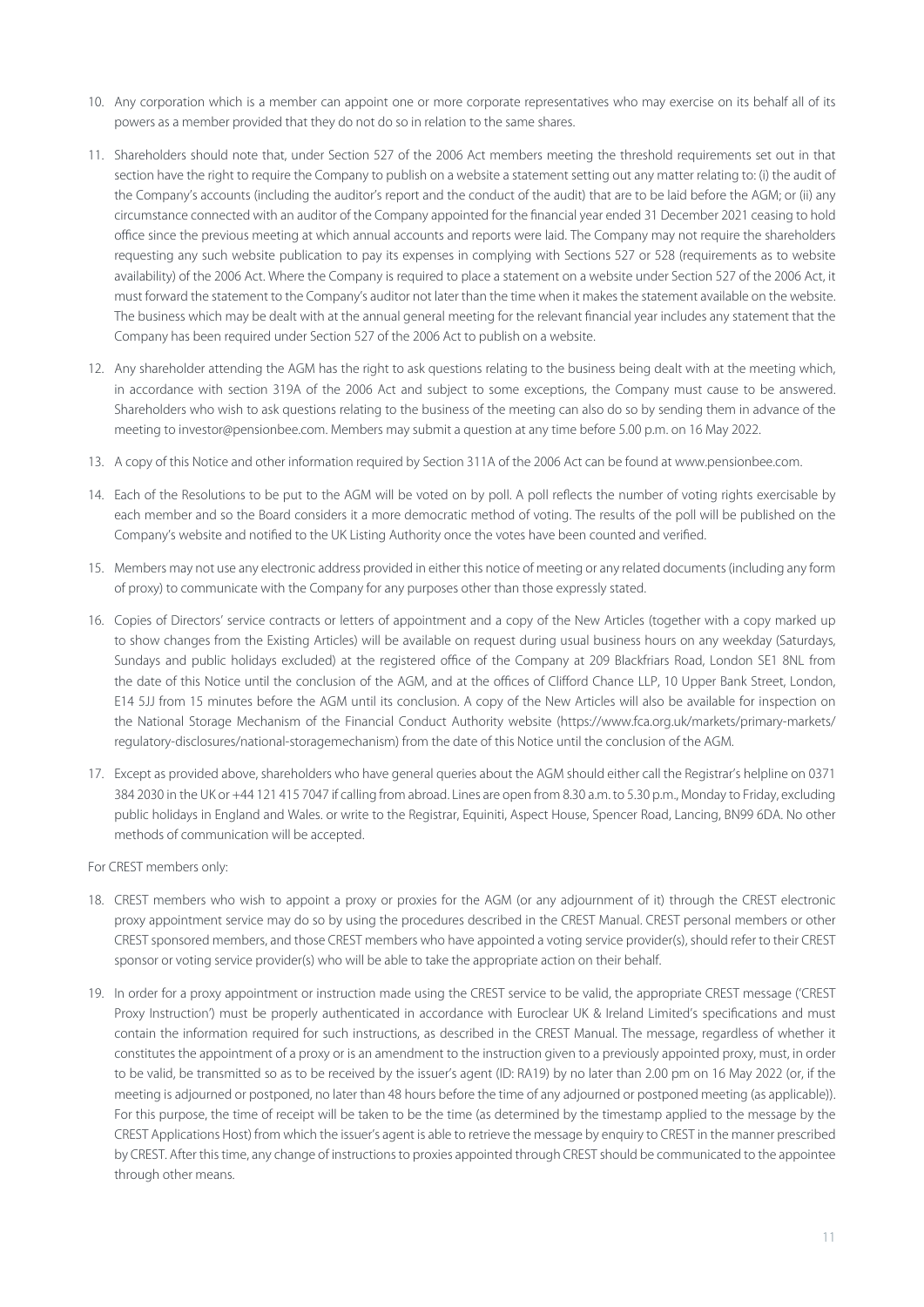- 20. CREST members and, where applicable, their CREST sponsors or voting service providers should note that Euroclear UK & Ireland Limited does not make available special procedures in CREST for any particular messages. Normal system timings and limitations will therefore apply in relation to the input of CREST Proxy Instructions. It is the responsibility of the CREST member concerned to take (or, if the CREST member is a CREST personal member or sponsored member or has appointed a voting service provider(s), to procure that his or her CREST sponsor or voting service provider(s) take(s)) such action as shall be necessary to ensure that a message is transmitted by means of the CREST system by any particular time. In this connection, CREST members and, where applicable, their CREST sponsors or voting service providers are referred, in particular, to those sections of the CREST Manual concerning practical limitations of the CREST system and timings.
- 21. The Company may treat a CREST Proxy Instruction as invalid in the circumstances set out in Regulation 35(5)(a) of the Uncertificated Securities Regulations 2001.
- 22. If you are an institutional investor you may be able to appoint a proxy electronically via the Proxymity platform, a process which has been agreed by the Company and approved by the Registrar. For further information regarding Proxymity, please go to www.proxymity.io. Your proxy must be lodged by 2.00 p.m. on 16 May 2022 in order to be considered valid. Before you can appoint a proxy via this process you will need to have agreed to Proxymity's associated terms and conditions. It is important that you read these carefully as you will be bound by them and they will govern the electronic appointment of your proxy.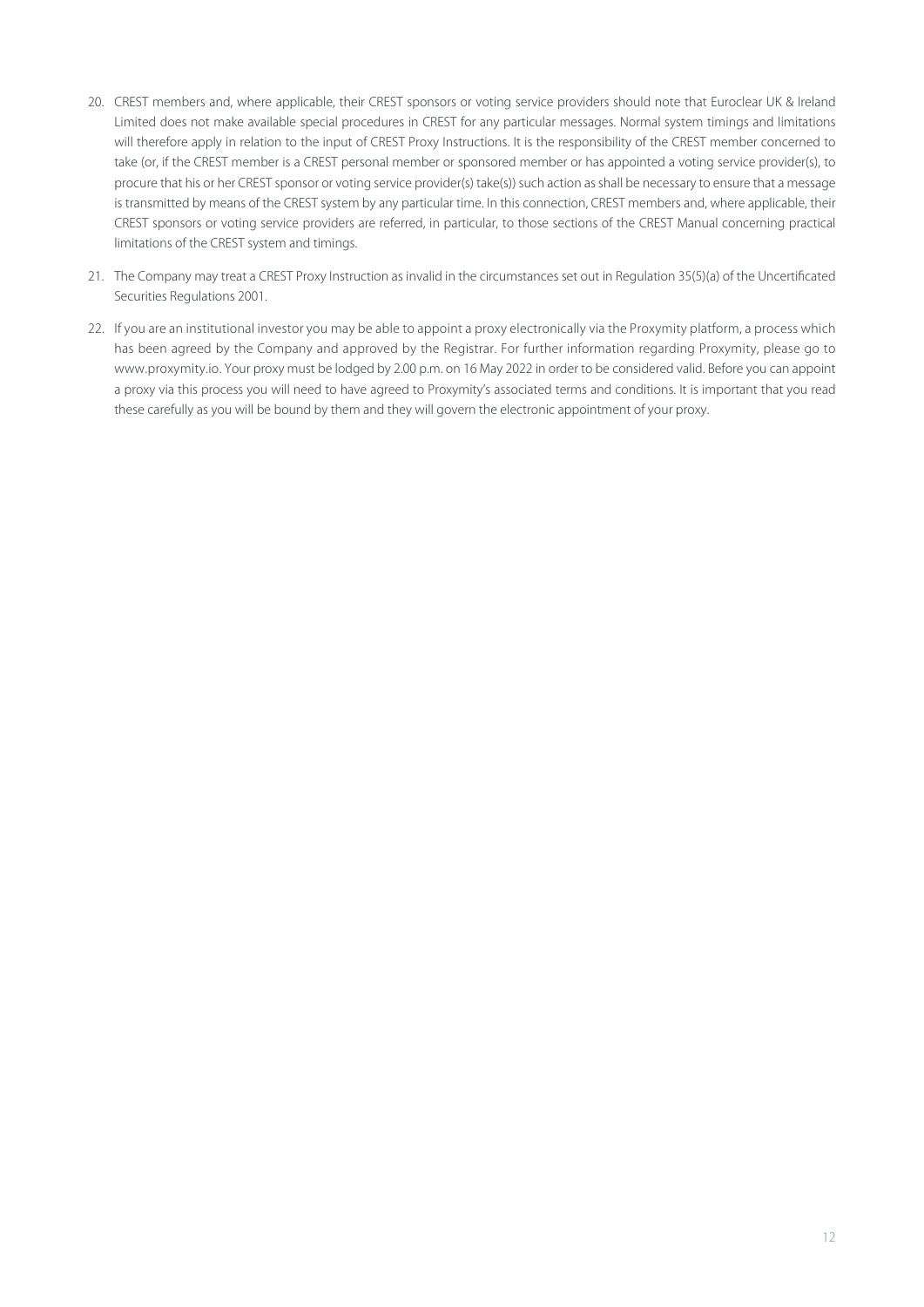# PensionBee Board of Directors



# Romi Savova **Chief Executive Officer (Executive Director)**

### **Committee Membership:**

Investment Committee, Nomination Committee

**Date of Appointment:** December 20141

### **External Appointments:**

Director, PensionBee Trustees Limited Director, Seen on Screen

### **Career and Experience:**

Romi Savova founded PensionBee in 2014 to simplify pension savings in the UK, following a difficult pension transfer experience of her own.

As the Chief Executive Officer, she has played a pivotal role in advancing consumer standards in the pensions industry, from reducing transfer times to campaigning for the full abolition of exit fees.

Romi is also a member of the government's Pensions Dashboards Programme Steering Group, which was set up to advise on the delivery of pensions dashboards.

Prior to founding PensionBee, Romi worked at Goldman Sachs, Morgan Stanley and Credit Benchmark, holding varied roles in risk management, investment banking and financial technology. Romi received an MBA from Harvard Business School as a George F. Baker scholar and graduated summa cum laude from Emory University.



# Jonathan Lister Parsons

**Chief Technology Officer (Executive Director)**

**Committee Membership:**  None

**Date of Appointment:** January 2016<sup>1</sup>

**External Appointments:** Director, PensionBee Trustees Limited

# **Career and Experience:**

Jonathan Lister Parsons co-founded PensionBee with Romi in 2014.

In his role as the Chief Technology Officer, he is passionate about bringing customers' pension experience into the 21st century, and using technology to transform pension transfer processes that typically take months to a five-minute process on a smartphone.

Jonathan champions a tech-forward culture within the business, aiming to raise the level of technology literacy among employees, and creating opportunities for people to develop technical skills as they move through different roles in their career at PensionBee.

Prior to co-founding PensionBee, Jonathan founded a digital consultancy, Penrose, and worked at British Telecom. Jonathan holds an MSci in Experimental and Theoretical Physics from the University of Cambridge.

<sup>1.</sup> Denotes the date of appointment to the Board of PensionBee Limited for Mark Wood CBE, Mary Francis CBE, Michelle Cracknell CBE, Romi Savova and Jonathan Lister<br>Parsons, all of whom were subsequently appointed to the Boa Directors of PensionBee Limited.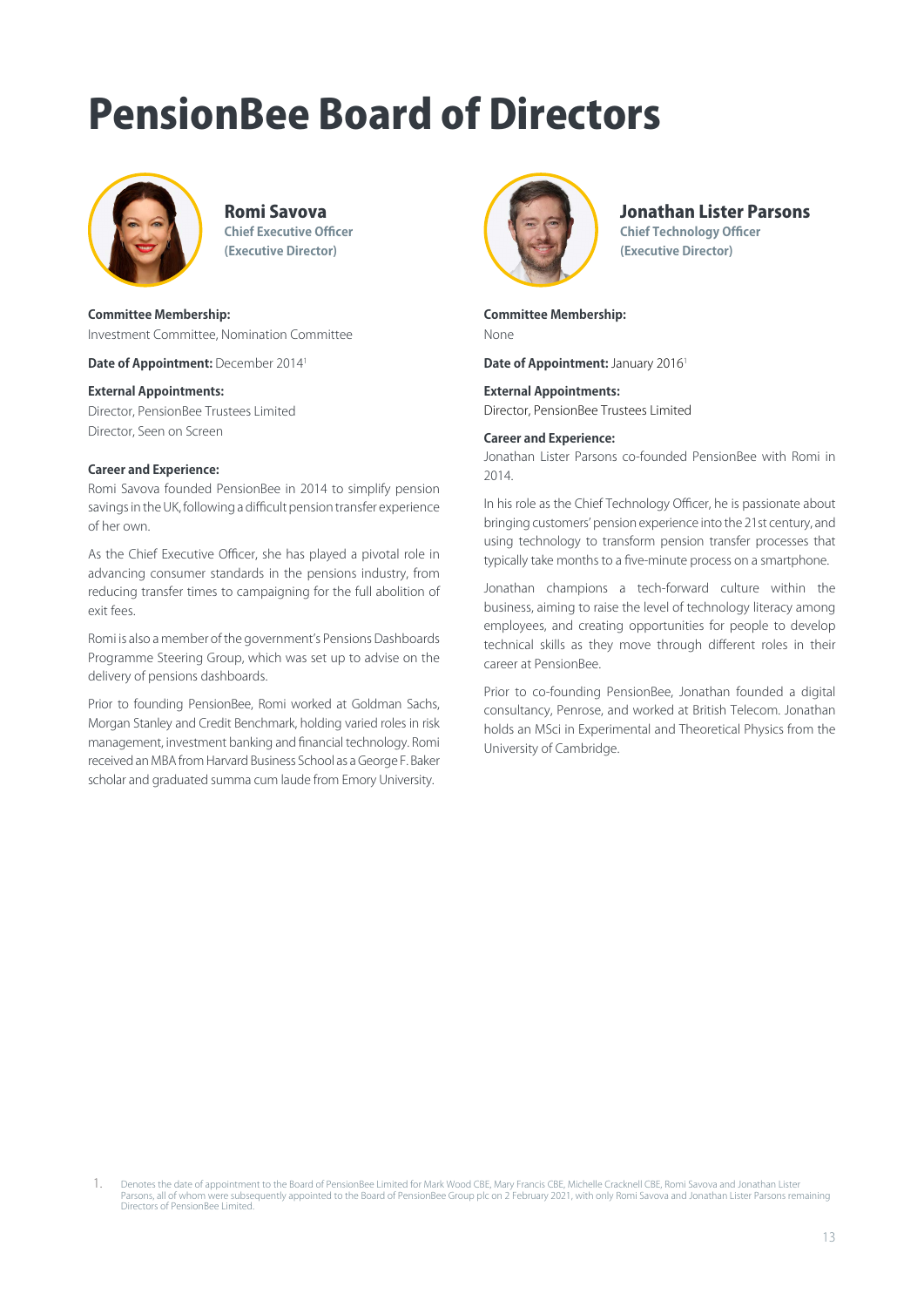

# Mark Wood CBE

**Independent Non-Executive Chairman**

## **Committee Membership:**

Investment Committee (Chair), Nomination Committee (Chair), Remuneration Committee

## **Date of Appointment: January 20161**

## **External Appointments:**

Chairman, Digitalis Reputation Limited Senior Independent Director and Chairman of the Audit, Risk and Compliance Committee, RAC Motoring Services Chairman, Utility Bidder Limited Chairman, Acquis Insurance Management Limited Chairman, Ondo InsurTech Plc Chairman, Multiple Sclerosis Society Research Appeal Board Trustee of the Brooklands Museum Trust Limited

# **Career and Experience:**

Mark Wood CBE has had a long and distinguished career, serving as Chief Executive of some of the country's largest financial service companies, including Prudential UK & Europe, Axa UK and Jardine Lloyd Thompson Employee Benefits. Mark is a regular commentator in the press on pensions and insurance.

Mark has been at the helm of several financial services and technology start-ups, including Paternoster, a regulated insurance company which he founded in 2005, and Digitalis Reputation Limited, the online reputation management company, where he currently serves as Chairman. Mark is a qualified Chartered Accountant.

The Board believes that Mark brings considerable and wideranging skills and experience (as set out above) to the Board as a whole and that he continues to make an effective and valuable contribution to the deliberations of the Board.

The Board carries out a review of the independence of its Directors on an annual basis. The most recent review was completed in February 2022. In consideration of the independence of the non-executive Directors, the Board has taken into account the guidance provided by the UK Corporate Governance Code. Accordingly, the Board considers Mark to be independent in accordance with the UK Corporate Governance Code.

Mark was appointed Chair of PensionBee Limited in January 2016, to draw upon his extensive experience, including leadership of several financial services and technology start-ups. Mark became the Chair of PensionBee Group plc following the restructuring of the business in preparation for its admission to trading on the Main Market of the London Stock Exchange in April 2021.

Mark has a shareholding in the Company. During the financial year-ended 31 December 2021, the Company made a payment to HMRC on Mark's behalf, which he will reimburse to the Company, accordingly. Full details of these matters are detailed in the 2021 Annual Report and Financial Statements.

Mark has confirmed that, except for the matters detailed above, there are no further existing or previous relationships, transactions or arrangements that he has or has had with the Company, its directors, any controlling shareholder or any associate of a controlling shareholder.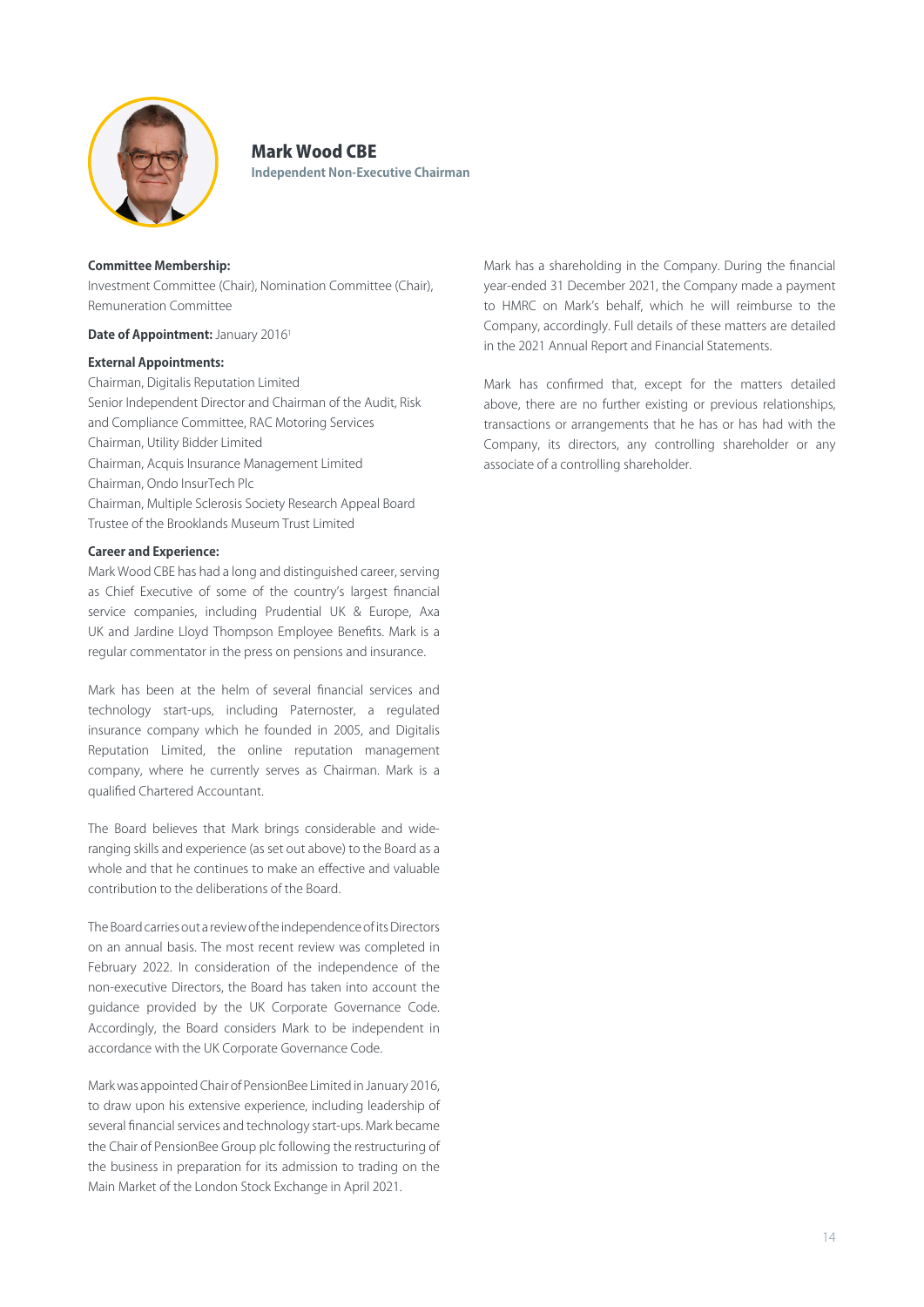

# Mary Francis CBE

**Senior Independent Director Director responsible for Employee Engagement**

## **Committee Membership:**

Audit and Risk Committee, Investment Committee, Nomination Committee, Remuneration Committee (Chair)

**Date of Appointment:** November 2020<sup>1</sup>

## **External Appointments:**

Non-Executive Director, Barclays plc Chair of the Remuneration Committee, Barclays Bank plc Member of the UK Takeover Appeal Board Member of the Advisory Panel, Institute of Business Ethics Senior Adviser, Chatham House

## **Career and Experience:**

Mary Francis CBE has extensive and diverse board-level experience across a range of industries, including previous Non-Executive Directorships at the Bank of England, Alliance & Leicester, Aviva, Centrica and Swiss Re Group.

Through her former senior executive positions with HM Treasury, the Prime Minister's Office, and as Director General of the association of British Insurers, Mary brings strong governance values to the Board, a strong understanding of the interaction between public and private sectors, and skills in strategic decision-making and reputation management.

The Board believes that Mary brings considerable and wideranging skills and experience (as set out above) to the Board as a whole and that she continues to make an effective and valuable contribution to the deliberations of the Board.

The Board carries out a review of the independence of its Directors on an annual basis. The most recent review was completed in February 2022. In consideration of the independence of the non-executive Directors, the Board has taken into account the guidance provided by the UK Corporate Governance Code. Accordingly, the Board considers Mary to be independent in accordance with the UK Corporate Governance Code.

Mary was appointed a non-executive director of PensionBee Limited in November 2020, to draw upon her experience and skills as detailed above. Mary became a non-executive of PensionBee Group plc following the restructuring of the business in preparation for its admission to trading on the Main Market of the London Stock Exchange in April 2021.

Mary has confirmed that, except for her shareholding in the Company, as detailed in the 2021 Annual Report and Financial Statements, there are no existing or previous relationships, transactions or arrangements that she has or has had with the Company, its directors, any controlling shareholder or any associate of a controlling shareholder.



# Michelle Cracknell CBE **Independent Non-Executive Director**

## **Committee Membership:**

Audit and Risk Committee (Chair), Investment Committee, Nomination Committee, Remuneration Committee

**Date of Appointment:** November 20191

# **External Appointments:**

Non-Executive Director, Just Group plc Non-Executive Director, Fidelity International Holdings Chair, Fidelity Retirement Services Director, Singing Gorilla Projects Charity

### **Career and Experience:**

Michelle Cracknell CBE has a portfolio career as a Pension Trustee and Non-Executive Director. She has over 30 years' experience in pensions and retirement planning, including most recently as the Chief Executive of the Pensions Advisory Service. During her time there she significantly grew the number of customers and increased the channels offered, transforming the service to provide greater support on pension freedom legislation, pension scams and transfers from pension schemes. Michelle was awarded a CBE in 2019 for her services to the pensions industry.

Michelle started her career at a financial advice business where she became a shareholding Director prior to selling it to Aegon, and subsequently worked as a Strategy Director at Skandia/Old Mutual. Michelle is a qualified Pensions Actuary.

The Board believes that Michelle brings considerable and wideranging skills and experience (as set out above) to the Board as a whole and that she continues to make an effective and valuable contribution to the deliberations of the Board.

The Board carries out a review of the independence of its Directors on an annual basis. The most recent review was completed in February 2022. In consideration of the independence of the non-executive Directors, the Board has taken into account the guidance provided by the UK Corporate Governance Code. Accordingly, the Board considers Michelle to be independent in accordance with the UK Corporate Governance Code.

Michelle was appointed a non-executive director of PensionBee Limited in November 2019, to draw upon her extensive experience, including five years' experience as an audit committee chair, and executive leadership within the financial services sector. Michelle became a non-executive director of PensionBee Group plc following the restructuring of the business in preparation for its admission to trading on the Main Market of the London Stock Exchange in April 2021.

Michelle has confirmed that there are no existing or previous relationships, transactions or arrangements that she has or has had with the Company, its directors, any controlling shareholder or any associate of a controlling shareholder.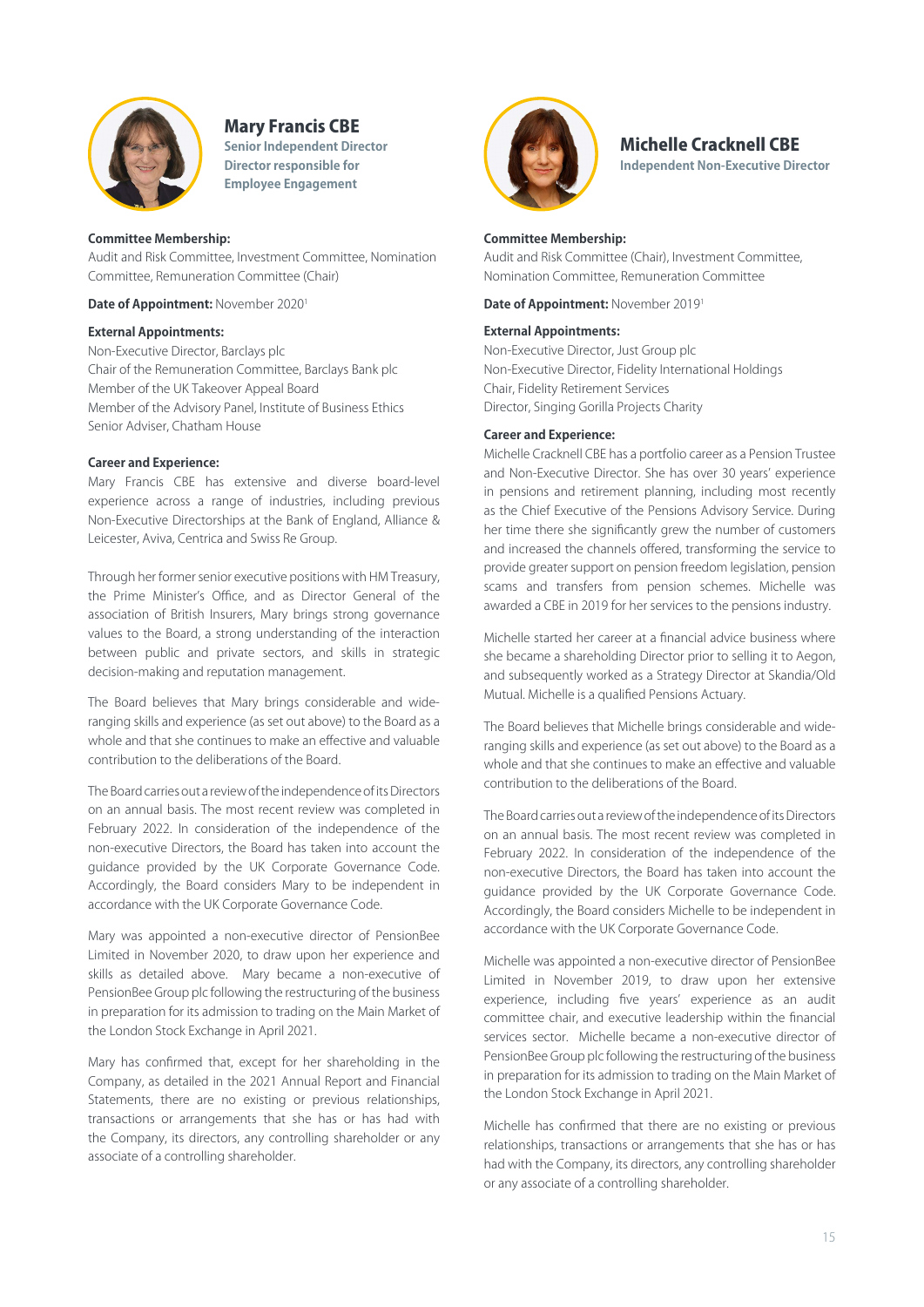

# Lara Oyesanya FRSA

**Independent Non-Executive Director**

### **Committee Membership:**

Audit and Risk Committee, Investment Committee, Nomination Committee, Remuneration Committee

**Date of Appointment:** April 2022

# **External Appointments:**

Trustee, Shaw Trust Trustee, Plan International UK Co-opted Member, CBELA, a Committee of the University of Cambridge Council

# **Career and Experience:**

Lara Oyesanya is the General Counsel and Company Secretary at Zepz Group and has extensive legal, regulatory and commercial experience across multiple industries, as well as significant compliance, governance and data privacy expertise. She was previously General Counsel and Chief Risk Officer at Contis Group and has held a number of senior roles at FTSE 100 and financial services businesses including Klarna and Barclays.

Lara is a barrister of the Supreme Court of Nigeria and a Solicitor of the Senior Courts of England and Wales. She is a member of the Nominating and Governance Committee at Plan International Worldwide. Additionally, Lara is a co-opted Member, Committee on Benefactions and External and Legal Affairs, a committee of the University of Cambridge Council, advising the Vice Chancellor.

The Board believes that Lara brings considerable and wideranging skills and experience (as set out above) to the Board as a whole and that she will make an effective and valuable contribution to the deliberations of the Board.

The Board considers Lara to be independent in accordance with the UK Corporate Governance Code.

Lara was appointed to the Board following a detailed review of the Board's composition and following a selection process overseen by the Board's Nomination Committee.

Lara has confirmed that there are no existing or previous relationships, transactions or arrangements that she has or has had with the Company, its directors, any controlling shareholder or any associate of a controlling shareholder.